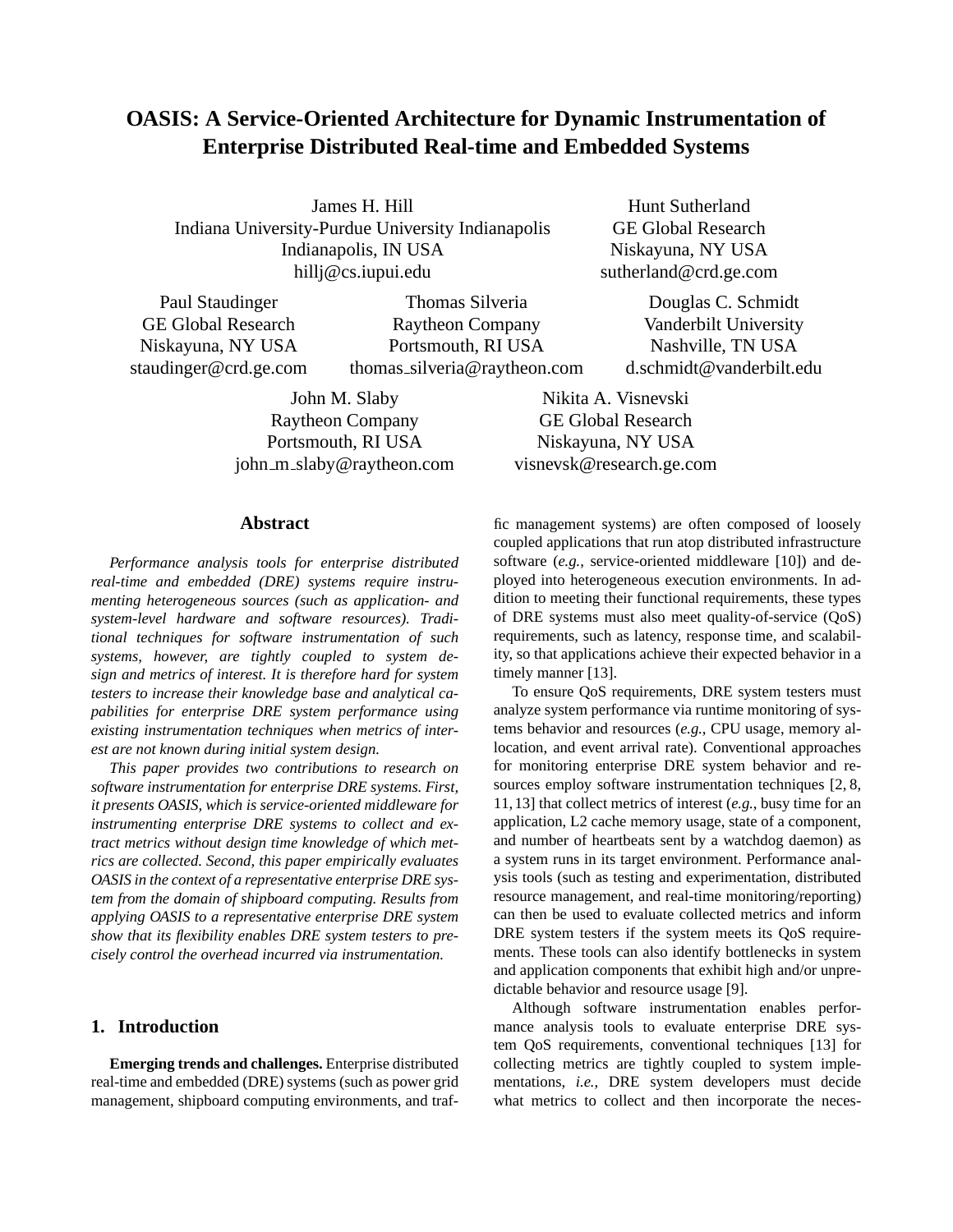sary probes to collect these metrics *during the system design phase*. The drawback with this approach, however, is that developers must either (1) redesign their systems to incorporate the new/different metrics or (2) use *ad hoc* techniques, such as augmenting existing code to inject the instrumentation hooks, without understanding the impact on overall system design and maintainability. DRE system developers therefore need better techniques to simplify instrumenting enterprise DRE systems to collect and extract metrics, especially when the desired metrics are not known *a priori*.

**Solution approach** → **Service-oriented dynamic software instrumentation.** Dynamic software instrumentation [2, 12] is a technique that enables developers to control at runtime what and how metrics are collected, as opposed to making such decisions during the design phase. When dynamic software instrumentation is combined with service-oriented middleware methodologies, dynamic instrumentation no longer need be a concern of DRE system developers. Instead, it becomes a service that collects metrics from the system and prepares the metrics for evaluation by performance analysis tools. Moreover, this process can occur without *a priori* knowledge (*e.g.*, structure and quantity) of metrics being collected.

This paper describes the *Open-source Architecture for Software Instrumentation of Systems* (OASIS), which is a service-oriented dynamic instrumentation middleware for enterprise DRE systems. OASIS enables DRE system developers and testers to collect metrics from a distributed environment at runtime without making such decisions on how to do so at design time. This loose coupling enables performance analysis tools to leverage OASIS's services to analyze collected metrics, such as querying for specific response times of events. We also present the results of experiments that apply OASIS to a representative enterprise DRE system. These results show that OASIS enables DRE system developers to dynamically configure the instrumentation middleware so that end-to-end response time is not impacted significantly.

**Paper organization.** The remainder of this paper is organized as follows: Section 2 motivates OASIS via a case study from the domain of shipboard computing; Section 3 describes the structure and functionality of OASIS; Section 4 presents empirical results that evaluate OASIS's impact on representative QoS requirements; Section 5 compares work on OASIS with related R&D efforts; and Section 6 presents concluding remarks.

## **2. Case Study: The SPRING Scenario**

This section motivates the need for OASIS via a case study from the domain of shipboard computing. Figure 1

shows the SPRING scenario, which is a representative enterprise DRE system from the domain of shipboard computing. This scenario tests QoS concerns (such as throughput,



**Figure 1. Overview of the SPRING Scenario**

latency, jitter, and scalability) of the underlying enterprise DRE system infrastructure (*e.g.*, hardware, middleware, operating system, and network) that will host it. For example, the scenario evaluates whether the infrastructure middleware can manage and meet the resource needs of applications in volatile conditions, such as changing arrival rates of events and dynamic resource usage. Detailed coverage of the SPRING scenario appears in [4].

Existing techniques for instrumenting enterprise DRE systems, such as the SPRING scenario, assume software instrumentation concerns (*e.g.*, what metrics to collect and how to extract metrics from the enterprise DRE application) are incorporated into the system's design. Tightly coupling system instrumentation with the existing software design, however, is not ideal because it prevents flexibility in the system's design and implementation as its evolves throughout the software lifecycle, such as modifying the number of components and substituting different technologies for validating QoS requirements. In general, developers and testers of the SPRING scenario face the following challenges:

*Challenge 1: Dynamic collection and extraction of metrics without design time knowledge metric composition.* Since the SPRING scenario is under development it is hard for DRE system developers and testers to know all the metrics they need to collect for performance analysis tools during early phases of the software lifecycle. Moreover, the SPRING scenario has many operating conditions (such as high and low event throughput) and the QoS of its critical path can be affected by instrumentation. DRE system developers and testers therefore need mechanisms that enable them to collect and extract metrics without making such de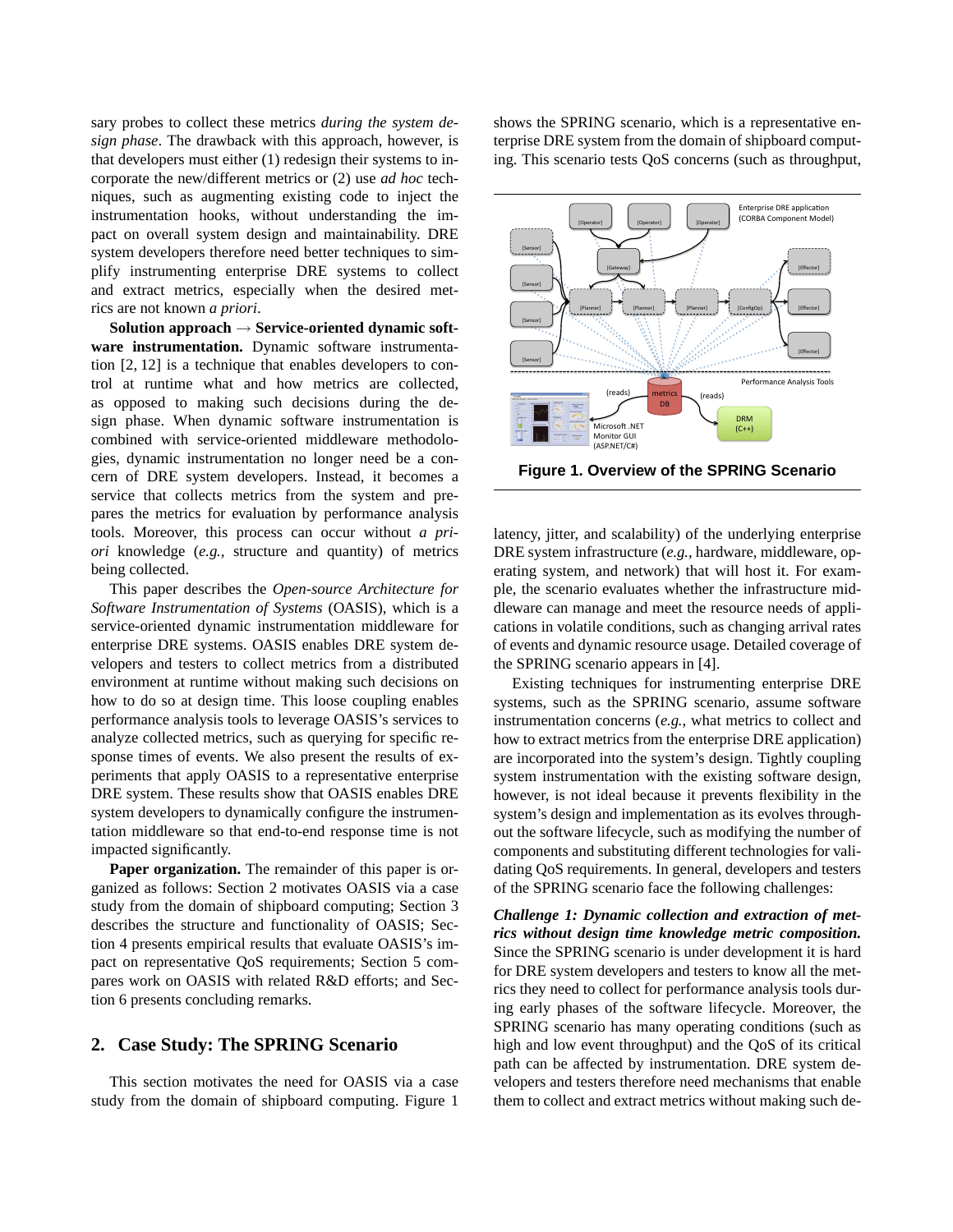cisions at design time, and dynamically modify collection to ensure instrumentation does not unduly perturb performance. Section 3.2.1 shows how OASIS addresses this challenge by using a multi-level packaging technique that enables the it to adapt to different metrics being collected.

*Challenge 2: Dynamic discovery of metrics for analysis without design time knowledge of metric composition.* Existing third-generation languages and distribution middleware technologies, such as Java, CORBA, and Microsoft .NET, support dynamic types that enable transmission of data without knowledge of its structure and quantify. Although dynamic types are a plausible solution for this challenge, they are tightly coupled to a particular programming languages and middleware. Since many enterprise DRE systems (including the SPRING scenario) are composed of heterogenous technologies DRE system developers and testers need higher-level mechanisms that enable them to discover metrics for performance analysis tools without being bounded to specific technologies. Section 3.2.2 shows how OASIS addresses this challenge by using metadata to describe metrics being collected beforehand so it is possible to discover the actual metrics later.

These challenges make it hard for DRE system developers and testers to apply different performance analysis tools to the SPRING scenario throughout the software lifecycle, particularly in early phases. Moreover, these challenges extend beyond the SPRING scenario and apply to other enterprise DRE systems that need to collect and extract metrics without knowledge of such concerns at design time.

## **3. The Structure and Functionality of OASIS**

This section describes OASIS and explains how it addresses the design challenges presented in Section 2 that DRE system developers and testers encounter when instrumenting enterprise DRE systems.

#### **3.1. Overview of OASIS**

The design challenges in Section 2 focus on the ability to handle metrics (*e.g.*, collect, extract, and analyze) without knowledge of the metrics of interest (*e.g.*, their structure and quantity to the underlying middleware and system infrastructure). To address these challenges, the OA-SIS service-oriented middleware can instrument enterprise DRE systems to collect and extract metrics of interest without knowledge of their structure or quantity. Metric collection and extraction in OASIS is also independent of specific technologies and programming languages, which decouples OASIS from enterprise DRE system software implementation details. DRE system developers and testers are thus not constrained to make decisions regarding what metrics to collect for performance analysis tools during the design phase of the system.

Figure 2 presents an high-level overview of OASIS. As



shown in this figure, OASIS consists of the following five entities:

*Software probe* is an autonomous agent [6] that collects metrics of interest (such as the current value(s) of an event, the current state of a component, or the heartbeat of a component or the node hosting the component) and acts independent of the application being monitored and other entities in OASIS. For example, a heartbeat software probe in the SPRING scenario has an active object that periodic sends metrics that represent a heartbeat, whereas an event monitor probe may send metrics each time a component receives/sends an event.

OASIS supports application-level and system-level probes. Application-level probes are embedded into an application to collect metrics, such as the state of an application component or number of events it sends/receives. System-level probes collect metrics that are not easily available at the application-level or may collect redundant metrics at the application-level, such as current memory usage or heartbeat of each host in the target environment. Both application- and system-level probes submit their metrics to the embedded instrumentation node (EINode) described below. Finally, each software probe is identifiable from other software probes by a user-defined UUID and corresponding human-readable name.

*Embedded instrumentation node (EINode)* is responsible for receiving metrics from software probes. OASIS has one EINode per application-context, which is a domain of commonly related data. Examples of an application-context include a single component, an executable, or a single host in the target environment. The application-context for an EINode, however, is locality-constrained to ensure data transmission from a software probe to an EINode need not cross network boundaries, only process boundaries, for efficiency. Moreover, the EINode controls the flow of data it receives from software probes and submits to the data and ac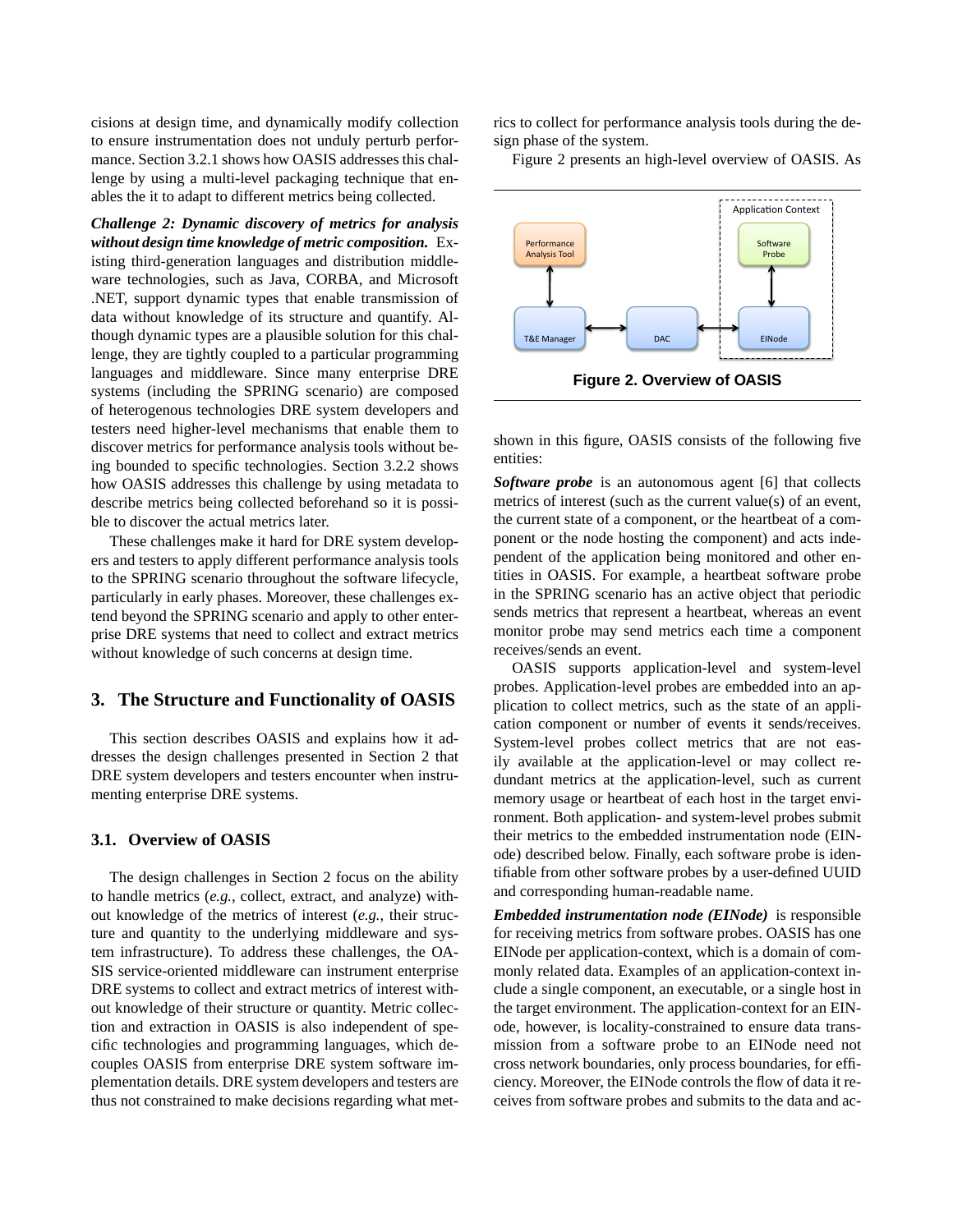quisition controller described next. Finally, each EINode is uniquely identifiable from other EINodes by an user-defined UUID and corresponding human-readable name.

*Data acquisition and controller (DAC)* receives data from an EINode and archives it for acquisition by performance analysis tools, such as querying the latest state of component in the SPRING scenario. The DAC is a persistent database with a static location in the target environment that can be located via a naming service [7]. This design decouples an EINode from a DAC and enables an EINode to dynamically discover at creation time which DAC it will submit data. Moreover, if a DAC fails during at runtime the EINode can (re)discover a new DAC to submit data. Finally, the DAC registers itself with the test and evaluation manager (described next) when it is created and is identifiable by an user-defined UUID and corresponding humanreadable name.

*Test and evaluation manager (T&E)* is the main entry point for user applications (see below) into OASIS. The T&E manager gathers and correlates data from each DAC that has registered with it. The T&E manager also enables user applications to send signals a software probe to alter its behavior at runtime, *e.g.*, decreasing/increasing the hertz of the heartbeat software probe in the SPRING scenario. .

*Performance analysis tools* interact with OASIS by requesting metrics collected from different software probes via the T&E manager. They can also send signals/ commands to software probes to alter their behavior at runtime. This design enables DRE system developers and testers and performance analysis tools to control the effects of software instrumentation at runtime and minimize the affects on overall system performance, such as ensuring the SPRING scenario's critical path meets its deadline while under instrumentation.



**Figure 3. Deployment of OASIS in the SPRING Scenario**

Figure 3 shows an example deployment of the OASIS entities above in the context of an Effector component from

the SPRING scenario. This figure also shows how DRE system developers and testers write domain-specific software probes—at either the application or system level—that collect metrics unknown to the OASIS middleware, such as probe that monitors incoming events or the heartbeat of a component. While the system under instrumentation is executing in its target environment, software probes collect metrics and submit them to an EINode. The EINode, in turn, submits the data to the DAC, which stores the metrics until user applications request metrics collected from different software probes via the T&E manager.

Figure 3 also highlights the application and network boundaries of OASIS. Software probes do not submit data across different network boundaries; this is the responsibility of the EINode to localize instrumentation overhead on the host. Likewise, the DAC and T&E manager are designed to execute on hosts separate from those running the system under instrumentation to ensure data management concerns of the DAC and T&E manager do not interfere with the system's performance.

The remainder of this section discusses how OASIS addresses the design challenges of enabling dynamic instrumentation without design-time knowledge of the collected metrics or being bounded to a specific technologies and programming language.

## **3.2. Addressing the Dynamic Instrumentation Challenges in OASIS**

**3.2.1. Solution 1. Dynamic collection of metrics.** As discussed in Section 3.1, OASIS has no knowledge of what metrics are collected during system instrumentation. Instead, DRE system developers and testers implement software probes and register them with an EINode that ensures its data is properly collected by the OASIS middleware. Figure 4 shows the UML class diagram for a software probes interface. Each software probe has init()



**Figure 4. UML Class Diagram for OASIS's Software Probe Architecture**

and fini() methods to initialize and finalize a software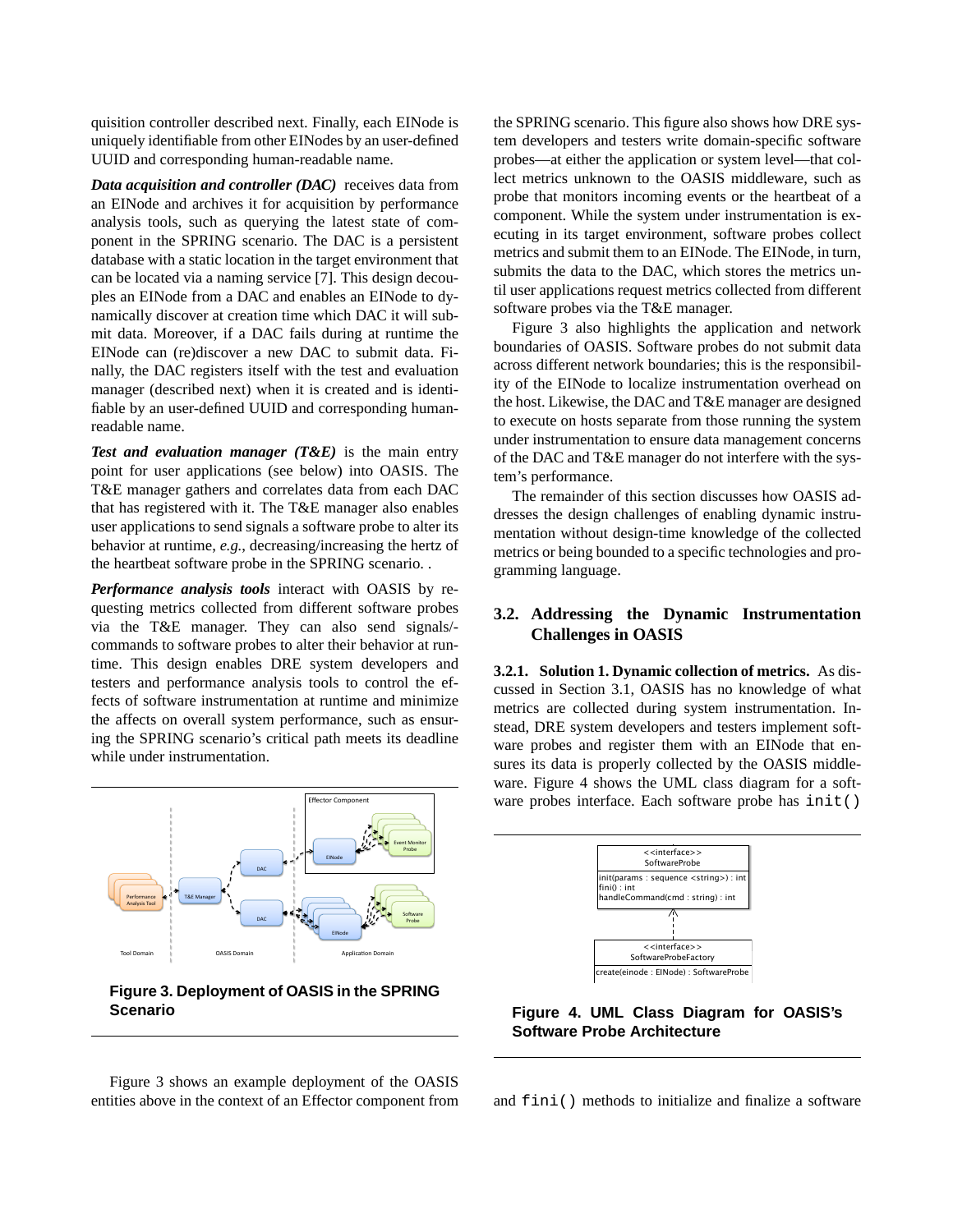probe, respectively. A software probe can optionally implement the handleCommand() method, which allows it to process commands sent from performance analysis tools via the T&E manager. Finally, each software probe has a corresponding SoftwareProbeFactory to support dynamic creation and linking into the application via the Component Configurator pattern [3] and associating the software probe with an EINode to submit metrics.



#### **Figure 5. UML Class Diagram for OASIS's EINode**

The EINode passed to the create() method of the SoftwareProbeFactory provides a well-defined interface so any SoftwareProbe can submit collected metrics. Figure 5 therefore presents the standard interface for an EINode. As shown in this figure, the EINode exports a single method to the software probe named sendData() with a single input parameter of type BinaryData, *i.e.*, an array of bytes. When a software probe is ready to submit metrics for collection, it packages the BinaryData using the specification presented in Table 1 and invokes the EINode's sendData() method.

| Name (size)     | <b>Description</b>                  |
|-----------------|-------------------------------------|
| probeUUID(16)   | User-defined UUID                   |
| tsSec $(4)$     | Seconds value of timestamp          |
| tsUsec $(4)$    | Micro-seconds value timestamp       |
| seqeunceNum (4) | Metric sequence number              |
| probeState (4)  | Probe-defined value (if applicable) |
| dataSize(4)     | Size of metric data                 |

#### **Table 1. Key Elements in Data Packaging Specification for OASIS Software Probes**

Table 1 shows how each software probe packages its metrics to include information for OASIS to learn the metric's origin, *i.e.*, the UUID of the software probe, and the probe/metric's state at collection, *e.g.*, collection timestamp, sequence number of metrics, probe state, and metric's data size. The remaining contents of the BinaryData, such as the actual metrics, are outside of the EINode's concern and remain unknown.

After an EINode receives packaged metrics from a software probe, the EINode submits it to the DAC. The behavior of an EINode for submitting collected metrics to the DAC

can vary between different implementations. Regardless of an EINode's implementation, the specification in Table 2 is used to package data received from a software probe into BinaryData. An interface similar to the EINode (see Figure 5) is then used to send the packaged BinaryData object to a DAC.

| <b>Description</b>             | Name (size)       |
|--------------------------------|-------------------|
| Identification of OASIS packet | magic $(3)$       |
| Byte-order of data             | byteOrder (1)     |
| <b>OASIS</b> version number    | versionNumber (2) |
| padding for word alignment     | reserved $(2)$    |
| EInode unique id               | einodeUUID (16)   |
|                                |                   |

**Table 2. Key Elements in Data Packaging Specification for OASIS EINode**

Table 2 shows how the EINode prepends to Binary-Data the header information OASIS needs to learn its application-context origin. The EINode then submits the data to the DAC for storage. If metrics sent to a DAC are packaged according to Table 1 and Table 2 OASIS can dynamically collect metrics without knowing their details. This approach also decouples OASIS from any specific technology or programming language since data are a welldefined binary stream produceable using any language or platform that supports sockets—thereby addressing Challenge 1 in Section 2.

**3.2.2. Solution 2. Discovery of metrics for analysis.** In many cases, performance analysis tools requesting data from OASIS via the T&E manager will know at design time the metrics being collected by software probes submitting data to an EINode. In other cases, such tools may want to request data for metrics not known at design-time. For example, in the SPRING scenario, DRE system developers and testers want to construct a generic GUI to monitor all metrics collected while the system is instrumented in its target environment. Since the GUI does not know all the different metrics collected by software probes at design time, the GUI needs mechanisms to learn metrics at runtime.

We address the challenge of discovering metrics for analysis without design-time knowledge by requiring each OA-SIS entity shown in Figure 2 to perform a registration and unregistration process at startup and shutdown time, respectively. The registration process between an EINode and a DAC, as well as a DAC with a T&E manager, involves understanding the composition of metric collection (*i.e.*, the origin and path of metrics collected during system instrumentation). The registration process for a software probe with an EINode, however, is more critical because this is when the software probe notifies OASIS metric's format.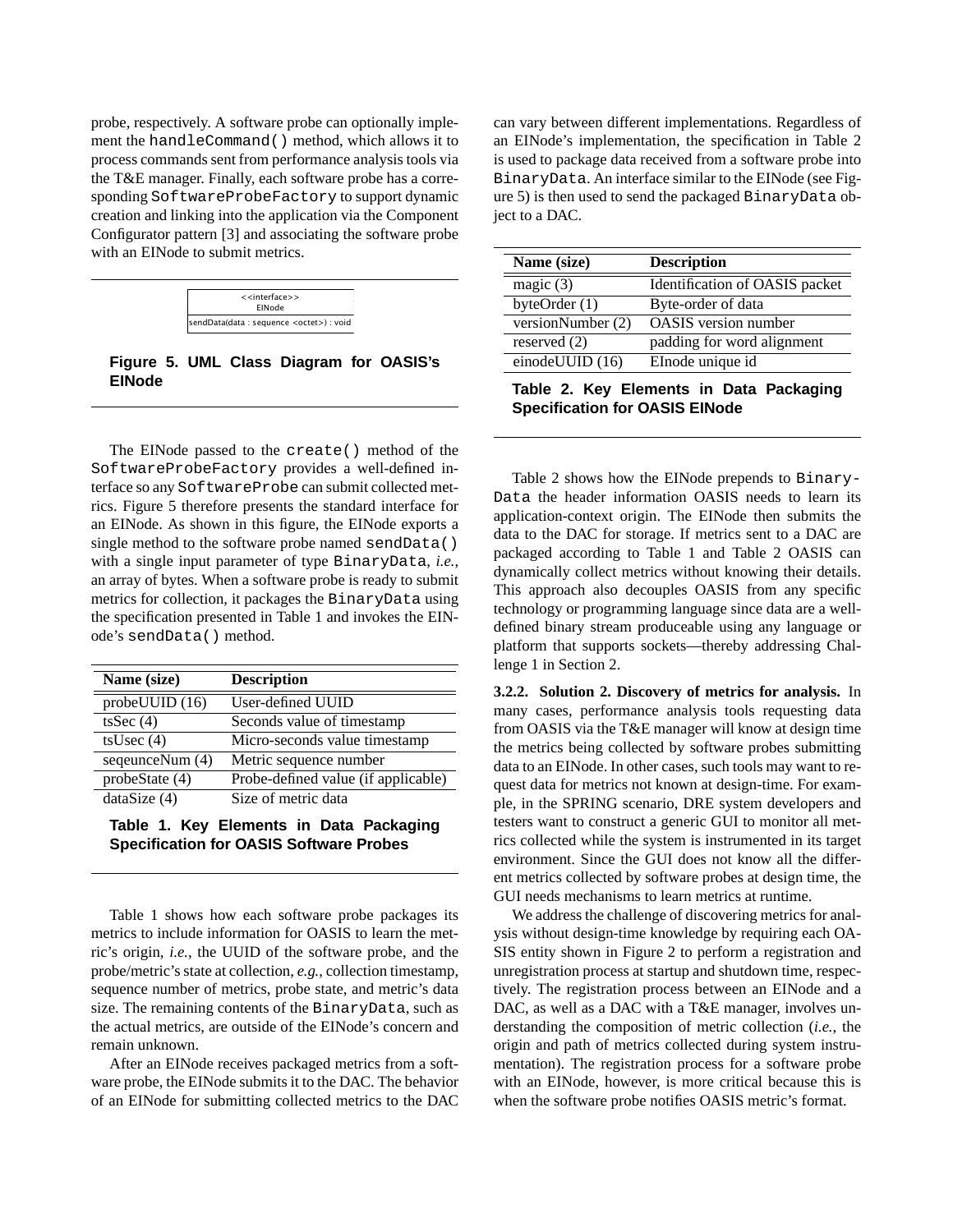```
\begin{array}{c|c} 1 < ? \text{xml} & \text{version} = ' 1.0' > ? \ \hline 2 < x \text{ sd:scheme} \end{array}\begin{array}{c|c}\n2 & \times \text{sd:scheme} \\
3 & \times \text{xd:element}\n\end{array}\begin{array}{c|c} 3 & \times \text{xs} \ \text{d} : \text{element name} = \text{probeMetadata'} \\ 4 & \text{type} = \text{component state} \end{array}\begin{array}{c|c} 4 & type='component state' > 5 \\ 5 < xsd:complexType name='component state) \end{array}\begin{array}{c|c}\n5 & \times \text{xd:complexType name} = \text{component. state} \\
6 & \times \text{xd:annotation id} = \text{metadata'} \times \text{} \\
7 & \times \text{xd:appinfo} \times \n\end{array}\langle x s d : an notation \text{ id} = 'metadata' \rangle\begin{array}{c|c}\n7 & \times \text{xd} : \text{appinfo} \\
8 & 0 \text{A499R6B} - 72\n\end{array}8 0A499B6B−7250−4B88−B9DC−360D32639081
\begin{array}{c|c} 9 & \text{<}/\text{xsd:appinfo} \\ 10 & \text{<}/\text{xsd:annotation} \end{array}\langle x \rangle x s d : a n n o t a t i o n \ge11 \langle xsd: sequence \rangle12 | \langle x s d : element name='component'
13 \vert type='x s d: s t r in g ' />
14 \sim x s d : element name=' state'
15 type='xsd:integer' />
16 \langle x s d : \text{sequence} \rangle17 | \langle xsd:complexType>
18 \leq xsd:schema>
```
Listing 1: Example Registration File for Software Probe in OASIS

Listing 1 presents an example registration for a software probe from the SPRING scenario that keeps track of a component's state (*e.g.*, activated or passivated). Each software probe's registration in this listing is a XML schema definition (XSD) file. We use XSD since it provides a detailed description of data types, such as quantity and constraints, which can help with optimizations and filtering/managing data. The element with the name probeMetadata defines the root element that describes the format of the metric collected by a software probe. Likewise, the child annotation of the probeMetadata element with the id named metadata describes information about the software probe, such as the user-defined UUID and description of the software probe.

During registration, a software probe passes its XSD file to the EINode when the create() method is invoked on its SoftwareProbeFactory (see Listing 4). The EINode then passes the XSD file to the DAC with which it is registered. Performance analysis tools can request registration information for a software probe via the T&E manager, which includes the metadata describing its metric format. Using the metadata for a software probe, user applications can learn about metrics at runtime for analytical purposes thereby addressing Challenge 2 in Section 2.

# **4. Evaluating OASIS's Runtime Flexibility and Instrumentation Overhead**

This section analyzes the results of experiments that empirically evaluate the capabilities and performance of OA-SIS in the context of the SPRING scenario presented in Section 2, which is a representative enterprise DRE system composed of programming languages and technologies that executes in heterogeneous environments where computers can run many different operating systems. The heterogeneity of the SPRING scenario influenced the design of OA-SIS, as discussed in Section 3.

#### **4.1. Experiment Setup**

A key concern of developers of applications and middleware for DRE systems is that dynamic instrumentation will negatively impact existing QoS properties, such as response-time and utilization, of the instrumented system. Due to the design of OASIS (described in Section 3), QoS properties related to the DAC and the T&E Manager do not impact existing QoS properties of the system undergoing instruction, such as the application in the SPRING scenario. Instead, the EINode and software probes have more impact on QoS properties for instrumented system because the DAC and T&E manager are not deployed in the application domain. In contrast, the EINode and software probes interact directly with the instrumented system.

Since the EINode and software probes have more of an impact on existing QoS properties for the system undergoing instrumentation, developers and testers of the SPRING scenario were interested in determining if they could use OASIS to monitor the application in real-time without causing the application in the SPRING scenario to miss its critical path deadline. In particular, system testers want to monitor (1) as many events sent between each component and (2) the heartbeat of each application. Monitoring these two metrics greatly impacts the end-to-end response time of the application in the SPRING scenario and evaluate OASIS's capabilities.

System testers therefore used the CUTS system execution modeling tool [5] to construct the application in the SPRING scenario shown in Figure 1. CUTS was used to (1) model the behavior and workload of each component at a high-level of abstraction and (2) auto-generate source code for the CIAO architecture from constructed models. System testers then compiled the generated source code on its target architecture and emulated the system on a cluster of computers running in ISISlab (www.isislab. vanderbilt.edu). Each computer in ISISlab used Emulab software to configure the Fedora Core 8 operating system. Likewise, each computer is an IBM Blade Type L20, dual-CPU 2.8 GHz processor with 1 GB RAM.

#### **4.2. Experiment Results**

Section 4.1 provided background information that the system testers of the SPRING scenario were interested in executing. In particular, the system testers wanted to understand how using the dynamic instrumentation capabilities of OASIS would affect end-to-end response time of the application in the SPRING scenario. Figure 6 shows a single test run of the application in the SPRING scenario in ISISlab, where system testers adjusted the hertz of the heartbeat software probe. As shown in the figure, system testers initially started with a configuration of 1 hertz (or 1 event/sec)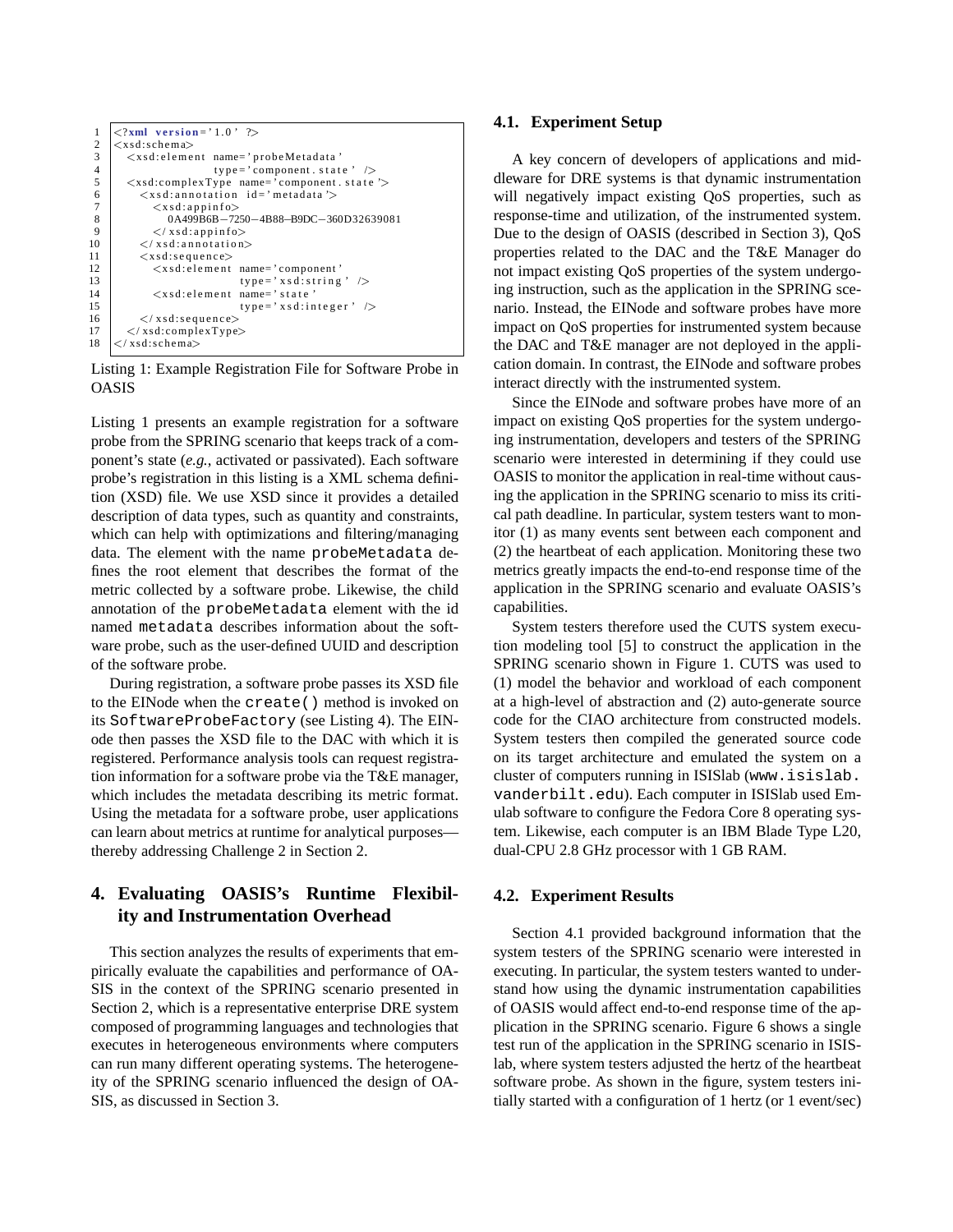

**Figure 6. Single Test Run of Adjusting the Heartbeat Software Probe's Hertz in SPRING Scenario's Application Under OASIS instrumentation.**

for each heartbeat software probe embedded in a component. Since the end-to-end response time for the application's critical path of execution between the Effectors and Sensors was under its 500 msec deadline for this particular scenario, the system testers decided to increase the heartbeat software probe's hertz to improve awareness of application liveliness. After increasing the heartbeat to 5 hertz, the end-to-end response time began increasing above 500 msec, as shown in Figure 6.

Since the heartbeat probe negatively impacted end-toend response time for the application's critical path of execution, system testers decreased the heartbeat software probe's hertz to 2. Figure 6 shows how this dynamic change enabled them to increase awareness of application liveliness and not negatively impact end-to-end response of the application's critical path of execution. System testers also increased the heartbeat software probe's hertz to 3 to determine the new configuration would impact end-to-end response time. Unfortunately, 3 hertz caused the end-to-end response time to gradually increase with respect to time. System testers therefore learned that they could configure the heartbeat software probe to execute at 2 hertz without impacting end-to-end response time of the application's critical path of execution.

The results above are just one of many different executions of the SPRING scenario. Experience gained from running this scenario throughout the system lifecycle underscores the challenges of validating OASIS's usage in enterprise DRE systems. In general, OASIS's dynamic capabilities can adapt to different application domains and its generic instrumentation and data collection facilities help remove complexities associated with distributed instrumentation and data collection in enterprise DRE systems. To

truly leverage OASIS's capabilities, however, DRE system testers will need to discover patterns for instrumenting distributed systems, similar to patterns of software architectures [1], and techniques for optimizing instrumentation and data collection concerns in such systems.

#### **5. Related Work**

This section compares and contrasts our work on OASIS with related research on techniques for instrumentation and generic metric collection.

*Instrumentation techniques.* Tan et al. [13] discuss methodologies to verify instrumentation techniques for resource management. Their approach decomposes instrumentation for resource management into monitor and corrector components. OASIS also has a monitor component (*i.e.*, software probes) and a corrector component (*i.e.*, user applications). OASIS extends their definition of instrumentation components, however, to include those necessary to extract metrics from the system in an efficient and effective manner (*i.e.*, the EINode, DAC, and T&E manager).

DTrace [2] is a non-intrusive dynamic instrumentation utility for production systems that has similar concepts as OASIS (such as application- and system-level software probes). DTrace, however, is locality constrained, whereas OASIS can collect data in a distributed environment. DTrace and OASIS can both collect metrics without design time knowledge of what metrics are being collected via instrumentation. DTrace also has the option of filtering instrumentation data at the software probe level using predicates. OASIS can achieve similar functionality—and greater flexibility—at the software probe, DAC, and T&E manager levels if each component uses a software probe's registered metadata to learn and filter collected metrics at runtime. Finally, it is believed that DTrace and OASIS can complement each other to remove the locality constrained characteristics of DTrace.

*Generic metric collection techniques.* XML is the basis of several techniques for collecting metrics without *a priori* knowledge of their type. XML is used in technologies such as Simple Object Access Protocol (SOAP) for Web Services, XML-RPC, and XML Metadata Interchange (XMI). OASIS likewise enables collection/transmission of metrics without design time knowledge of their type. OASIS uses raw binary streams to collect and transmit metrics, however, as opposed to verbose text strings as in XML that can impact the performance of an enterprise DRE system. OA-SIS uses XML to describe metametrics, which are metadata that describes the metrics structure, data types, and quantity, collected and transmitted at registration time (*i.e.*, before the system is fully operational).